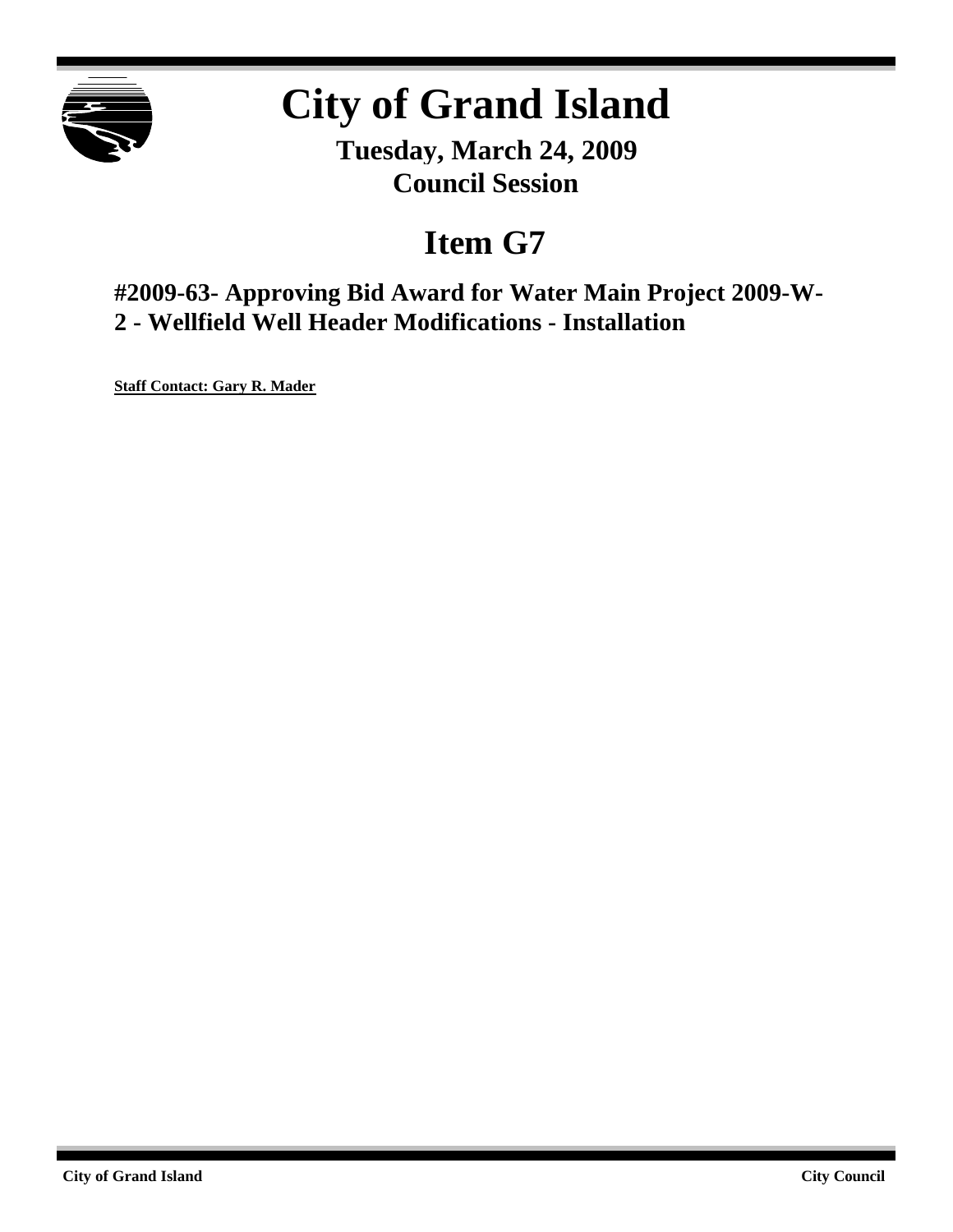# **Council Agenda Memo**

| From:           | Gary R. Mader, Utilities Director<br>Wesley Nespor, Asst. City Attorney/Purchasing |
|-----------------|------------------------------------------------------------------------------------|
| <b>Meeting:</b> | March 24, 2009                                                                     |
| Subject:        | Water Main Project 2009-W-2<br>Wellfield Well Header Modifications (Installation)  |
| Item $\#$ 's:   | $G-7$                                                                              |
| $Presenter(s):$ | Gary R. Mader, Utilities Director                                                  |

#### **Background**

The referenced contract is for the installation of materials to enhance the ability to blend waters from the municipal wells at the City's Wellfield. The project is driven by the need to conform to a 2003 EPA regulation for uranium in drinking water. The Utilities Department has monitored the presence of uranium in the aquifer in Central Nebraska for many years. Testing at the City's Wellfield confirms that these levels vary among the wells along the Platte River where they are located.

As a result of the Utilities Department's sampling, the utilization of individual wells has been modified to prioritize supply from the lower uranium wells. That also requires modifications to the operation of the pumping station located on site. In order to enhance the ability to blend water from the various wells, new collection piping is required to be installed where the common well lines comes together at the pumping station. The associated materials for the new interconnecting piping and the large diameter valves have been purchased. Upon completing the installation, the ability to mix and use the water from the different wells at the Wellfield will allow the Utilities Department to continue to provide a high quality water for the City's customers.

### **Discussion**

The bidding documents, for the installation of the piping at the Wellfield, were submitted to eight firms and advertised in accordance with City Procurement Codes. Four bids were received and publicly opened at 11:00 a.m. on March 17, 2009. The bids are tabulated below: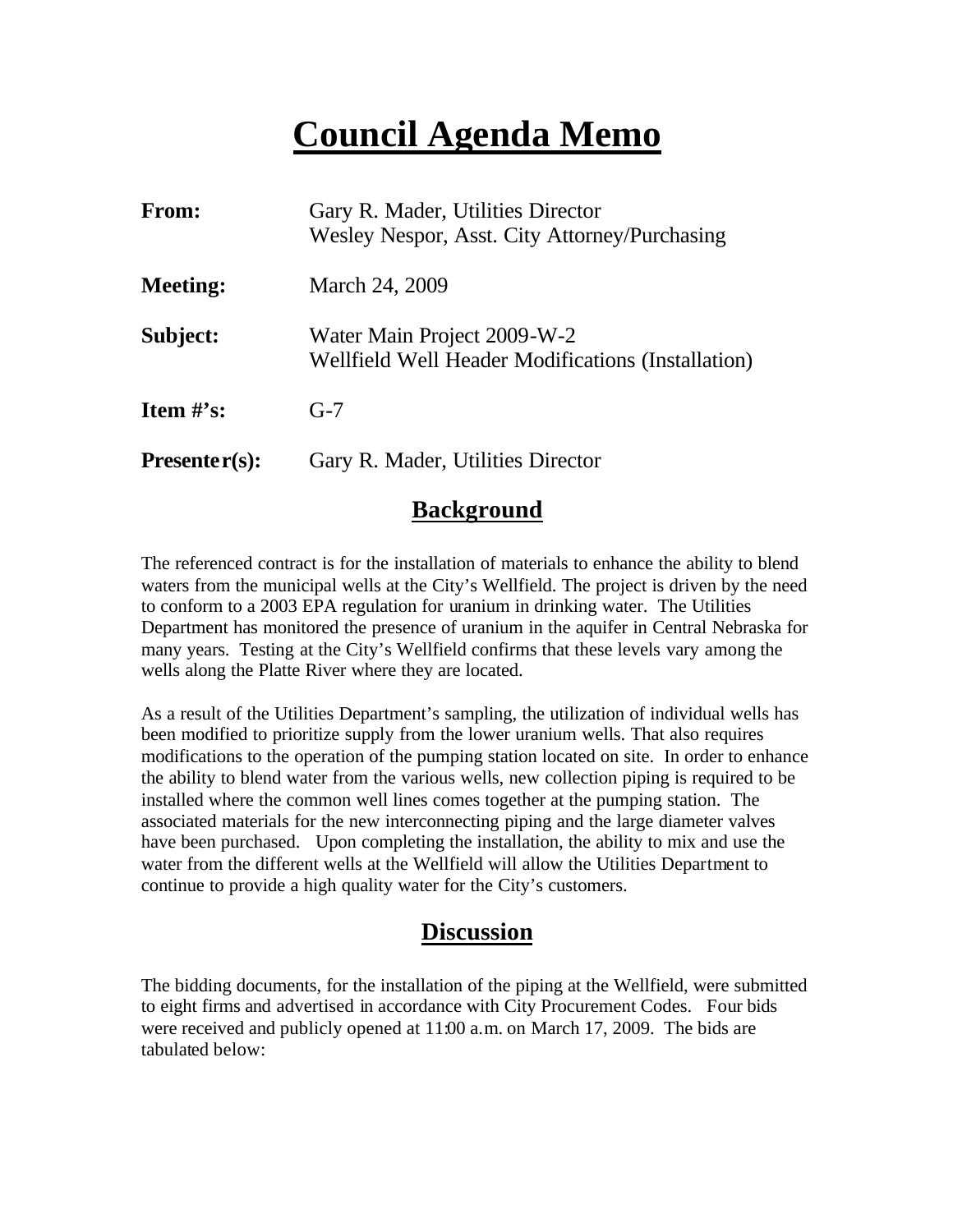| <b>BIDDER</b>                                 | <b>EXCEPTIONS</b> | BID         |
|-----------------------------------------------|-------------------|-------------|
| Judds Bros. Construction Co.<br>Lincoln, NE   | None              | \$72,540.00 |
| <b>General Excavating</b><br>Lincoln, NE      | None              | \$63,488.36 |
| Starostka Group Unlimited<br>Grand Island, NE | As Noted          | \$43,921.41 |
| Diamond Engineering Co.<br>Grand Island, NE   | None              | \$38,395.25 |

The exception from Starostka Group Unlimited deals with the use of a 4' diameter manhole instead of the specified standard 6' diameter manhole, and its associated placement for access to the valves. Per discussions between staff and the bidder, the exception is acceptable and has been done in other locations at the Wellfield.

The received bids have been reviewed and evaluated. The low bid from the Diamond Engineering Company is complete and without exceptions.

## **Alternatives**

It appears that the Council has the following alternatives concerning the issue at hand. The Council may:

- 1. Move to approve
- 2. Refer the issue to a Committee
- 3. Postpone the issue to future date
- 4. Take no action on the issue

#### **Recommendation**

It is recommended the City Council award the contract for Water Main Project 2009-W-2, Wellfield Well Header Modifications (Installation), to the low responsive bidder, the Diamond Engineering Company of Grand Island, in the amount of \$38,395.25. The bid is below the total project estimate of \$85,000 and meets all City contract requirements. Construction funds are available in the FY 08-09 budget.

### **Sample Motion**

Make a motion to approve award of the contract for Wellfield Header Modifications (Installation) to Diamond Engineering Company.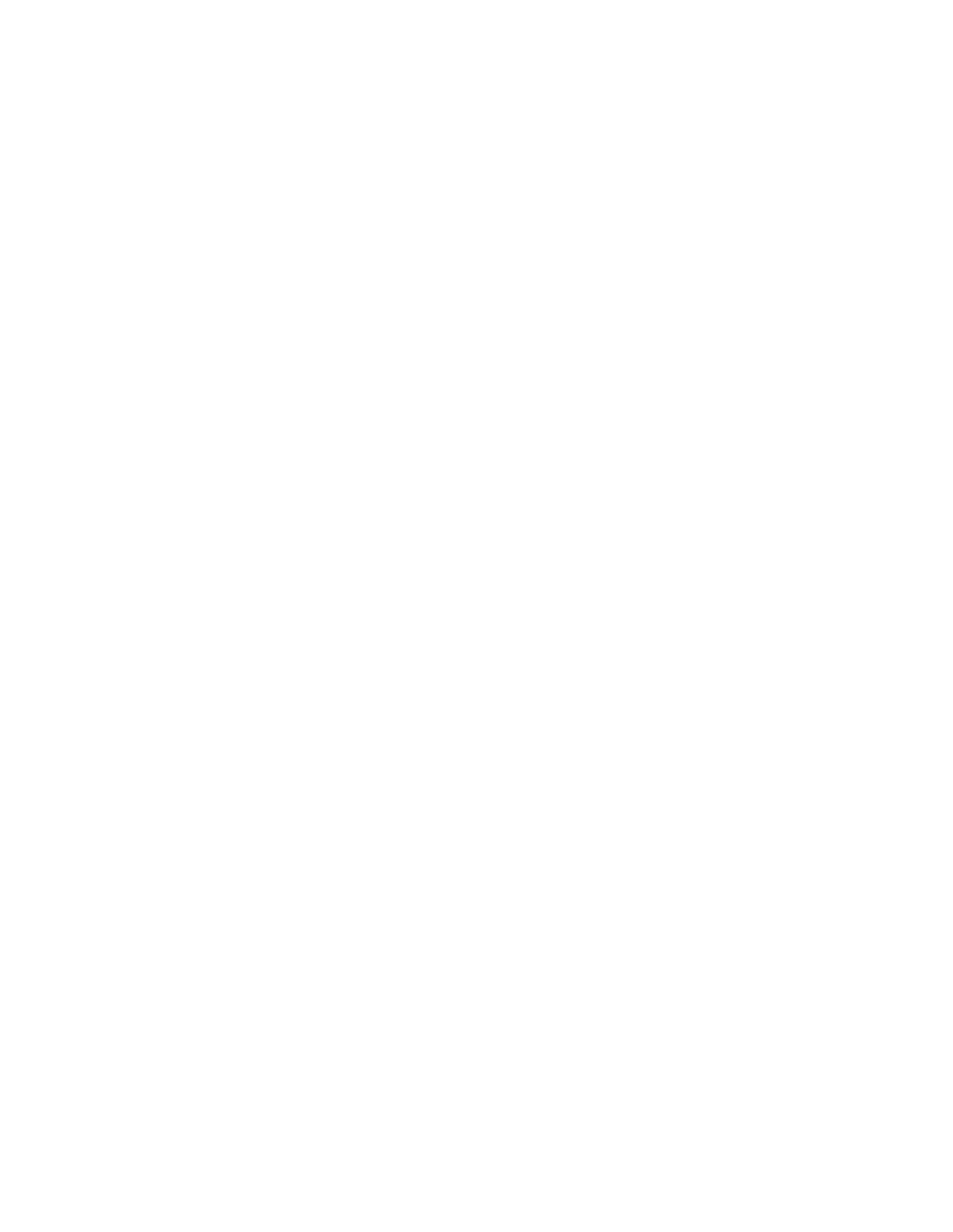CITY OF GRAND ISLAND, NEBRASKA<br>UTILITIES DEPARTMENT<br>WMP 2009-W-2, Welffield Well Header Modifications, Insta<u>llation</u>

Est: 1/15/2009<br>Bid: 3/17/2009

| <b>TEM</b>      | DESCRIPTION                   |                                                                                   |                                                                                                                                                                                                                                                                                                                                                                                                                              |                                                                                                                                                                                                                                                        |                                                                                                                                                                                                                                                             |                                                                                                                                                                                                                                                                                                                                                                               |                                                                                                                                                                                                                                                                              |  |
|-----------------|-------------------------------|-----------------------------------------------------------------------------------|------------------------------------------------------------------------------------------------------------------------------------------------------------------------------------------------------------------------------------------------------------------------------------------------------------------------------------------------------------------------------------------------------------------------------|--------------------------------------------------------------------------------------------------------------------------------------------------------------------------------------------------------------------------------------------------------|-------------------------------------------------------------------------------------------------------------------------------------------------------------------------------------------------------------------------------------------------------------|-------------------------------------------------------------------------------------------------------------------------------------------------------------------------------------------------------------------------------------------------------------------------------------------------------------------------------------------------------------------------------|------------------------------------------------------------------------------------------------------------------------------------------------------------------------------------------------------------------------------------------------------------------------------|--|
|                 | $1.01$ $20"$ $D.1$ . Pipe (s) |                                                                                   |                                                                                                                                                                                                                                                                                                                                                                                                                              |                                                                                                                                                                                                                                                        |                                                                                                                                                                                                                                                             |                                                                                                                                                                                                                                                                                                                                                                               |                                                                                                                                                                                                                                                                              |  |
| ខ្ម             | 18" D.I., Pipe (sj)           |                                                                                   |                                                                                                                                                                                                                                                                                                                                                                                                                              |                                                                                                                                                                                                                                                        |                                                                                                                                                                                                                                                             |                                                                                                                                                                                                                                                                                                                                                                               |                                                                                                                                                                                                                                                                              |  |
| $\frac{3}{103}$ | 20"x20"x6" Tee (mj).          | QUANTITY EST<br>- 241.90 LF<br>- 10.00 LF<br>- 10.00 EA<br>- 2.00 EA<br>- 2.00 EA |                                                                                                                                                                                                                                                                                                                                                                                                                              |                                                                                                                                                                                                                                                        |                                                                                                                                                                                                                                                             |                                                                                                                                                                                                                                                                                                                                                                               |                                                                                                                                                                                                                                                                              |  |
| 104             | 20"x45 Ell (mj)               |                                                                                   |                                                                                                                                                                                                                                                                                                                                                                                                                              |                                                                                                                                                                                                                                                        |                                                                                                                                                                                                                                                             |                                                                                                                                                                                                                                                                                                                                                                               |                                                                                                                                                                                                                                                                              |  |
| 105             | 20"x18" Reducer (mj)          |                                                                                   |                                                                                                                                                                                                                                                                                                                                                                                                                              |                                                                                                                                                                                                                                                        |                                                                                                                                                                                                                                                             |                                                                                                                                                                                                                                                                                                                                                                               |                                                                                                                                                                                                                                                                              |  |
| 1.06            | Manhole                       | ዊዊዊዊ ទិទ្ឋិទ្ឋិទ្<br>$rac{1}{4}$                                                  |                                                                                                                                                                                                                                                                                                                                                                                                                              |                                                                                                                                                                                                                                                        | $\begin{array}{r} \text{General Exc} \\ \hline \text{Oeneral Exc} \\ \text{Unit 3} \\ \hline \text{Unit 4, 80} \\ 47,80 \\ 637,50 \\ 7,7,80 \\ 44,90 \\ 657,80 \\ 44,90 \\ 7,7,7,8 \\ 87,3,00 \\ 7,7,80 \\ 87,3,00 \\ 15,198,50 \\ \text{To}\\ \end{array}$ | $\begin{array}{r l} \hline \text{coavating} \\ \hline \text{Total 8} \\ \hline \text{Total 9} \\ \hline \text{Total 9} \\ \text{1,949.06} \\ \text{1,768.00} \\ \text{1,768.00} \\ \text{1,768.00} \\ \text{1,789.00} \\ \text{1,868.00} \\ \text{1,968.00} \\ \text{1,968.00} \\ \text{1,968.00} \\ \text{1,968.00} \\ \text{1,968.00} \\ \text{1,968.00} \\ \text{1,968.00$ | Judds Bros Const.<br>Ton 16<br>Ton 00<br>160.00<br>160.00<br>160.00<br>1700.00<br>1700.00<br>1700.00<br>1700.00<br>1700.00<br>1700.00<br>1700.00<br>17000.00<br>17000.00<br>17000.00<br>17000.00<br>17000.00<br>17000.00<br>17000.00<br>17000.00<br>17000.00<br>17000.00<br> |  |
| 1.07            | Blow-off Hydrant Assembly     | ี<br>ดี                                                                           |                                                                                                                                                                                                                                                                                                                                                                                                                              |                                                                                                                                                                                                                                                        |                                                                                                                                                                                                                                                             |                                                                                                                                                                                                                                                                                                                                                                               |                                                                                                                                                                                                                                                                              |  |
| $\frac{8}{1}$   | Earthwork & Grading           | luml<br>T                                                                         |                                                                                                                                                                                                                                                                                                                                                                                                                              |                                                                                                                                                                                                                                                        |                                                                                                                                                                                                                                                             |                                                                                                                                                                                                                                                                                                                                                                               |                                                                                                                                                                                                                                                                              |  |
| 1.09            | Regravel Driveway             | <u>Timi</u>                                                                       |                                                                                                                                                                                                                                                                                                                                                                                                                              |                                                                                                                                                                                                                                                        |                                                                                                                                                                                                                                                             |                                                                                                                                                                                                                                                                                                                                                                               |                                                                                                                                                                                                                                                                              |  |
| 1.10            | Seeding & Mulching            | mi                                                                                |                                                                                                                                                                                                                                                                                                                                                                                                                              |                                                                                                                                                                                                                                                        |                                                                                                                                                                                                                                                             |                                                                                                                                                                                                                                                                                                                                                                               |                                                                                                                                                                                                                                                                              |  |
| $\frac{1}{2}$   | Dewatering                    | <b>E</b>                                                                          |                                                                                                                                                                                                                                                                                                                                                                                                                              |                                                                                                                                                                                                                                                        |                                                                                                                                                                                                                                                             |                                                                                                                                                                                                                                                                                                                                                                               |                                                                                                                                                                                                                                                                              |  |
|                 |                               |                                                                                   | $\begin{array}{r} \mathbb{E}[\mathsf{u}] = \mathsf{u} \mathsf{u} \mathsf{u} \mathsf{u} \mathsf{u} \mathsf{u} \mathsf{u} \mathsf{u} \mathsf{u} \mathsf{u} \mathsf{u} \mathsf{u} \mathsf{u} \mathsf{u} \mathsf{u} \mathsf{u} \mathsf{u} \mathsf{u} \mathsf{u} \mathsf{u} \mathsf{u} \mathsf{u} \mathsf{u} \mathsf{u} \mathsf{u} \mathsf{u} \mathsf{u} \mathsf{u} \mathsf{u} \mathsf{u} \mathsf{u} \mathsf{u} \mathsf{u} \math$ | Starostka Group Uni.<br>Unit \$ Total \$ 196.591<br>78.90 19,085.91<br>119.85 1,198.50<br>119.85 1,198.50<br>19.85 1,198.50<br>262.00 10.516.00<br>261.00 1,516.00 4,128.00<br>3,613.00 4,128.00<br>915.00 4,128.00<br>4,128.00 4,128.00<br>4,128.00 4 |                                                                                                                                                                                                                                                             |                                                                                                                                                                                                                                                                                                                                                                               |                                                                                                                                                                                                                                                                              |  |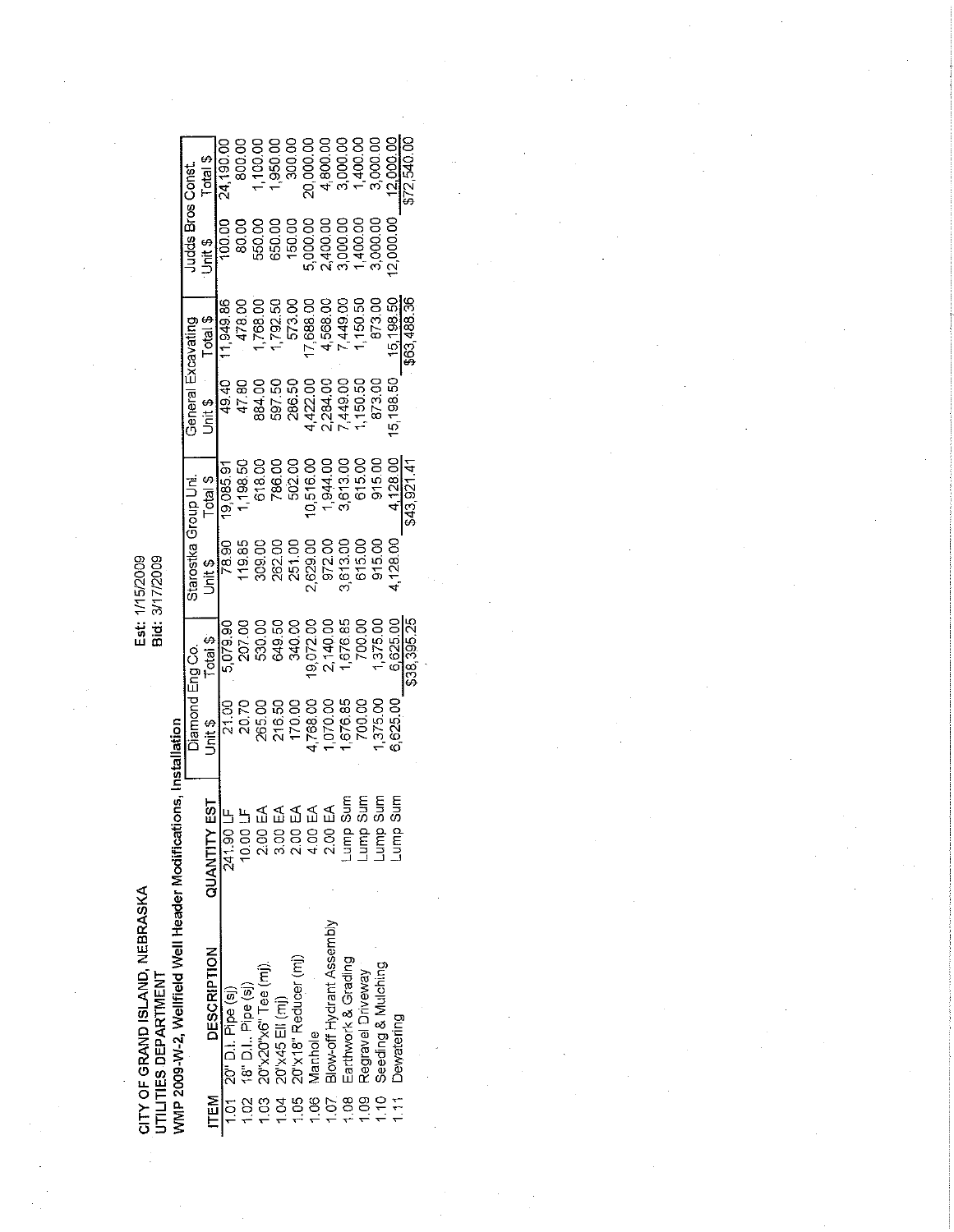#### *Purchasing Division of Legal Department* **INTEROFFICE MEMORANDUM**



Wes Nespor, Purchasing Agent

*Working Together for a Better Tomorrow, Today*

#### **BID OPENING**

| <b>BID OPENING DATE:</b> | March 17, 2009 at 11:00 a.m.                                                                    |
|--------------------------|-------------------------------------------------------------------------------------------------|
| <b>FOR:</b>              | <b>Water Main Project 2009-W-2</b><br><b>Wellfield Well Header Modifications (Installation)</b> |
| <b>DEPARTMENT:</b>       | <b>Utilities</b>                                                                                |
| <b>ESTIMATE:</b>         | \$85,000.00                                                                                     |
| <b>FUND/ACCOUNT:</b>     | 525                                                                                             |
| <b>PUBLICATION DATE:</b> | <b>March 2, 2009</b>                                                                            |

**NO. POTENTIAL BIDDERS: 7**

Tom Barnes, Utilities Engineering Manager

#### **SUMMARY**

| <b>Bidder:</b>    |                      | <b>Judds Bros. Construction Co.</b><br>Lincoln, NE | The Diamond Engineering Co.<br><b>Grand Island, NE</b> |  |
|-------------------|----------------------|----------------------------------------------------|--------------------------------------------------------|--|
|                   | <b>Bid Security:</b> | <b>Inland Insurance Co.</b>                        | <b>Universal Surety Co.</b>                            |  |
|                   | <b>Exceptions:</b>   | <b>None</b>                                        | <b>None</b>                                            |  |
| <b>Bid Price:</b> |                      | \$72,540.00                                        | \$38,395.25                                            |  |
| <b>Bidder:</b>    |                      | <b>Starostka Group Unlimited</b>                   | <b>General Excavating</b>                              |  |
|                   |                      | <b>Grand Island, NE</b>                            | Lincoln, NE                                            |  |
|                   | <b>Bid Security:</b> | <b>Universal Surety Co.</b>                        | <b>Universal Surety Co.</b>                            |  |
|                   | <b>Exceptions:</b>   | <b>Noted</b>                                       | <b>None</b>                                            |  |
| <b>Bid Price:</b> |                      | \$43,921.41                                        | \$63,488.36                                            |  |
| $cc$ :            |                      | Gary Mader, Utilities Director                     | <b>Bob Smith, Assist. Utilities Director</b>           |  |
|                   |                      | Dale Shotkoski, City Attorney                      | Wes Nespor, Purchasing Agent                           |  |
|                   |                      | Jeff Pederson, City Administrator                  | Pat Gericke, Utilities Admin. Assist.                  |  |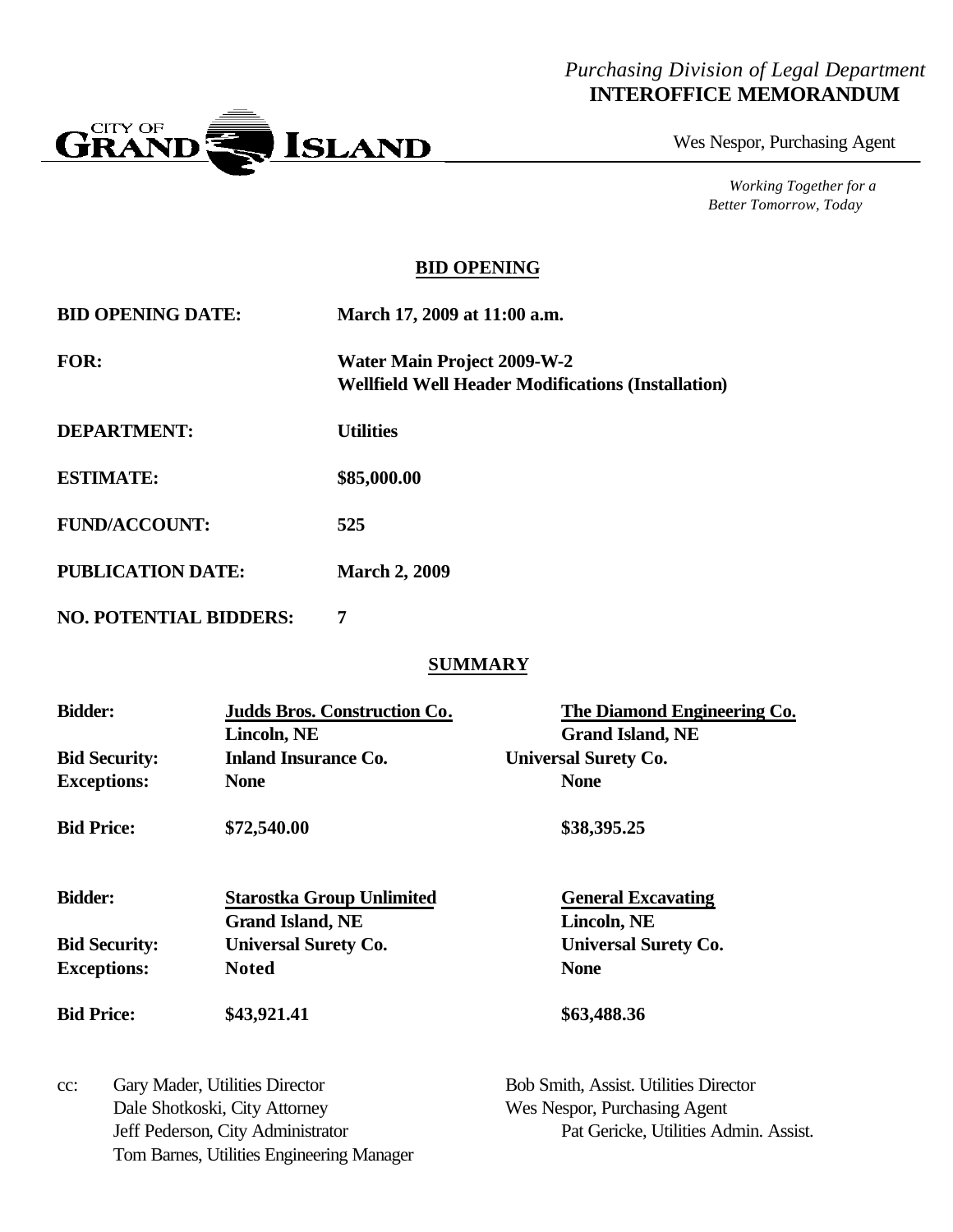**P1329**